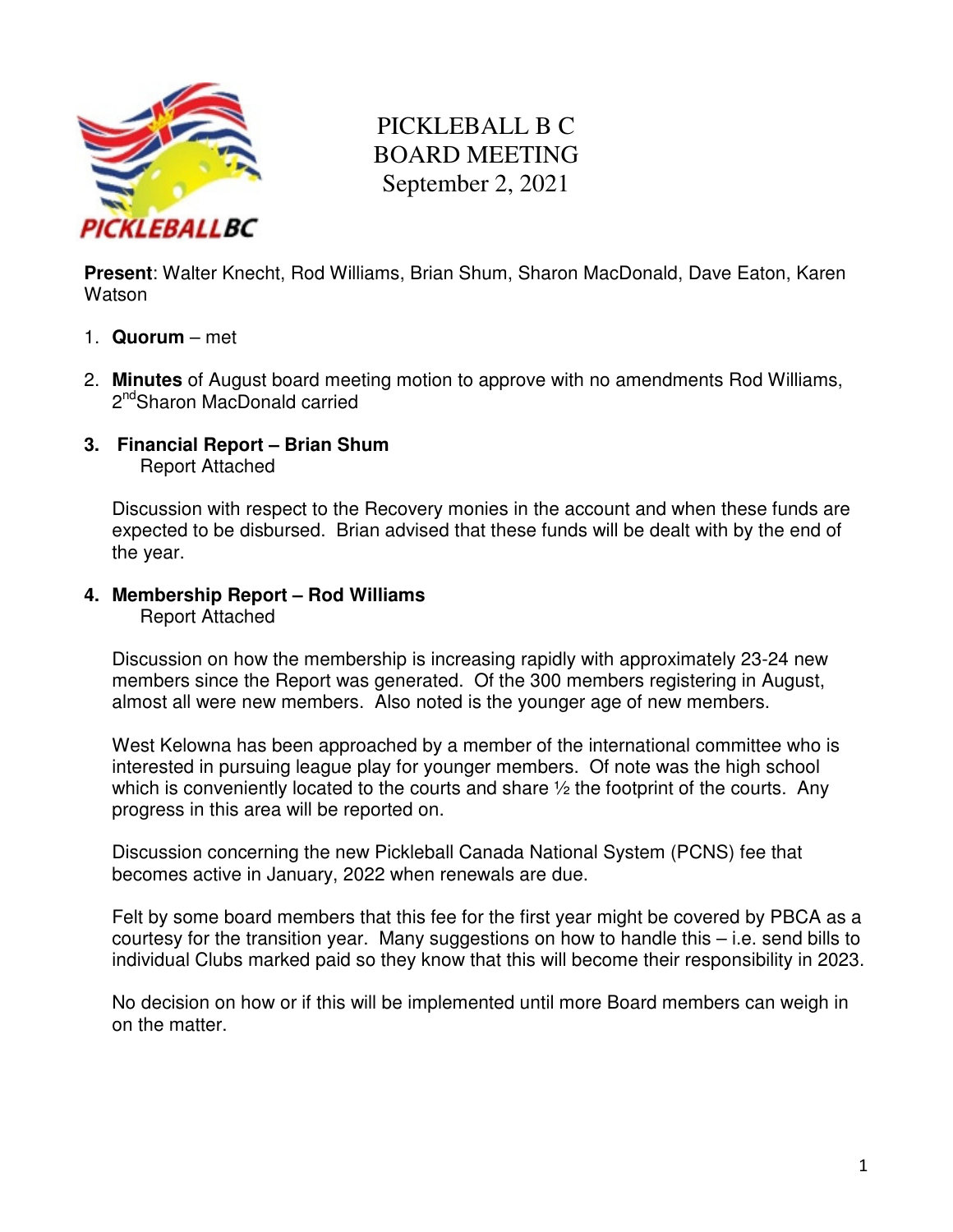## **5. Head Referee Report – Alan Thomson**

No Report – No activity in the province currently for training

## **6. Youth Development Report-- Heather Hood**

Report Attached

Discussion with respect to the Grant Application – Karen Watson felt development of this would go a long way to help in our accreditation.

A copy of the draft Newsletter was discussed – as to its length – felt by most members that for an introductory edition, it needed to be longer to cover all aspects. Felt it was very comprehensive and inclusive. T

The proposed audience is our membership, but Walter Knecht felt that we could add to that the 100+ municipalities contacts and well as the 150+ superintendents of school districts.

The proposed grant application needs to be better defined in order for particulars in the application process to be worked on.

More clarity available next month.

## **7. Pickleball BC and Tennis BC Task Force Update – Ray Dear**

Report Attached

## **8. CoVid Update/ViaSport – Karen Watson**

## Report Attached

Discussion over recent concerns with Bridge Lake indoor pickleball courts being closed as it was deemed to be high intensity exercise. Karen will clarify that pickleball is deemed a sport not an exercise and by that premise this ruling does not apply.

Concerns with Provincial Sport Organization and the coaching programs. Do we need to apply to PCA to develop these programs?

Sport Canada is the driving force, and it was felt that our partnering with Tennis BC will help to get our programming in place, while we work under their umbrella. Once we are recognized as an official sport, we can go on our own to develop our own coaching programs.

It was felt that the programming offering right now through NCCP are too lengthy and cumbersome, as well as difficult to get through. Looking more for coaching programs similar to the ITTPA. This system is short and to the point.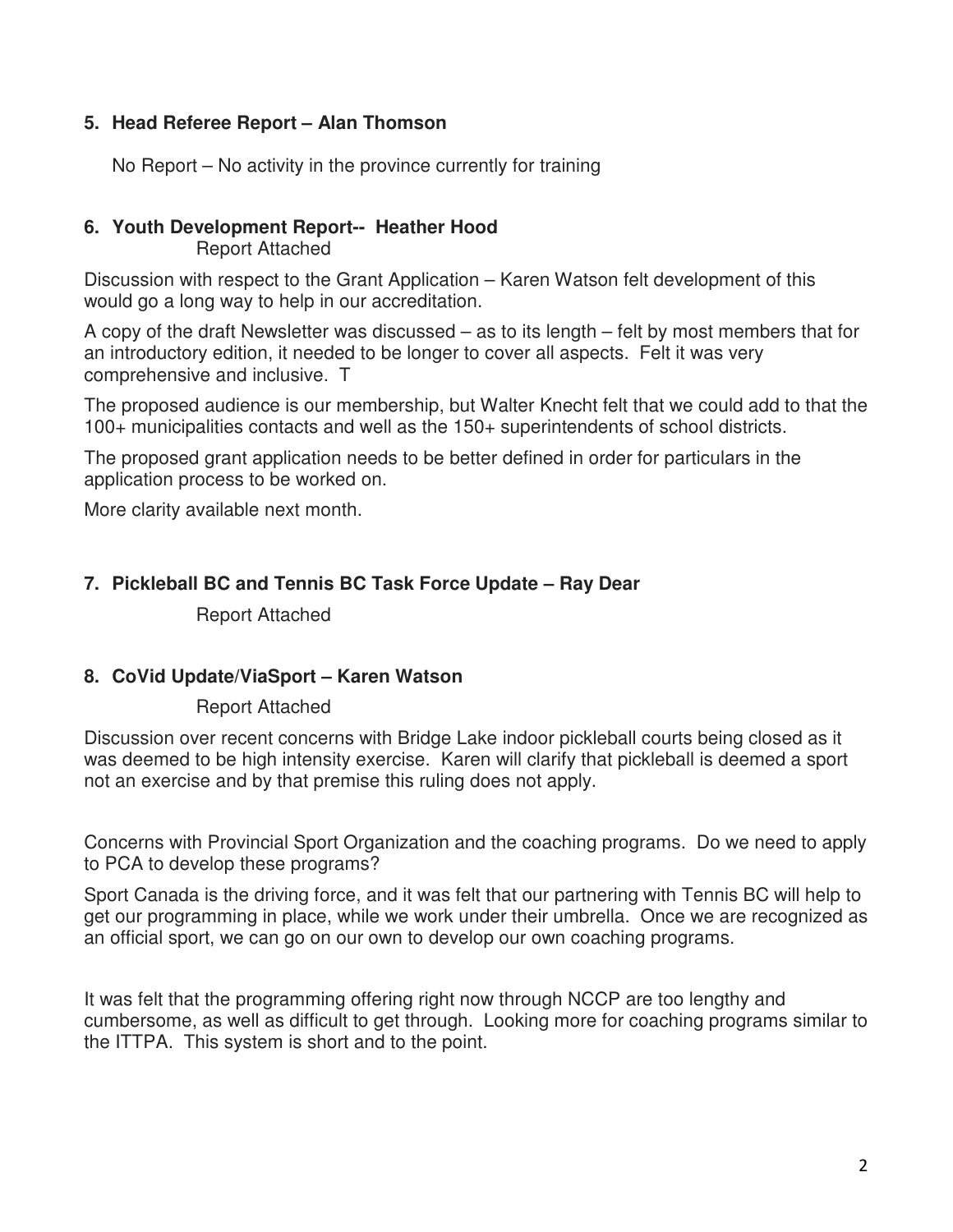## **9. Court Development – Dave Eaton**

## Report Attached

Discussion on how this system looks to get away from involving the politicians as the first 'go to' person but encourages approaching and working with staff members and having them make recommendations to council. This approach has seen some success and Dave is compiling success stories and approaches.

Christina Lake is advertising themselves as the Pickleball Capital of Canada. They have the Recreation Centre lobbying for 6 more additional courts for exclusive pickleball use.

Karen felt that recommendation for different courts for different levels of use – sometimes the use would be for pickleball, other times for tennis – and sometimes for both. Felt we needed to look at all options, rather than going with the one that is most convenient.

## **10. Ratings Report – Barry Montgomery**

Report Attached

## **11. President's Report – Walter Knecht**

Report Attached

Bylaw changes have been sent out and considered final.

Will now start to look at the election process for director terms of 2 years. This will be done at the AGM. It was felt that voting could be done using Zoom with a poll sent to members when voting. The results would be instant and the determination of how long to vote could be decided i.e. 20 seconds or 2 minutes before the vote is finish.

Karen wondered whether the ballot would be secret and how it would be tallied in real time. Numeric answers are tallied with percentages and the ballots are kept secret.

Brian Shum had a question about PCO and the insurance raise from \$5 to \$10 – he felt that every time he asked for the financial reason for this, he was directed to the website. He considered this a deflection.

Walter suggested that possibly with the new President Karen Rust, answers would perhaps be more forthcoming.

Further information on the insurance will be available on the website once it has been translated into French.

Walter suggested that Brian contact either Karen or Peter the new Treasurer for financial information on the insurance hike and where that money is going.

Next meeting scheduled for Thursday October 7 at 4 pm.

Motion to adjourn by Karen Watson, 2<sup>nd</sup> by Rod Williams

**THE** link = https://us02web.zoom.us/j/7963445852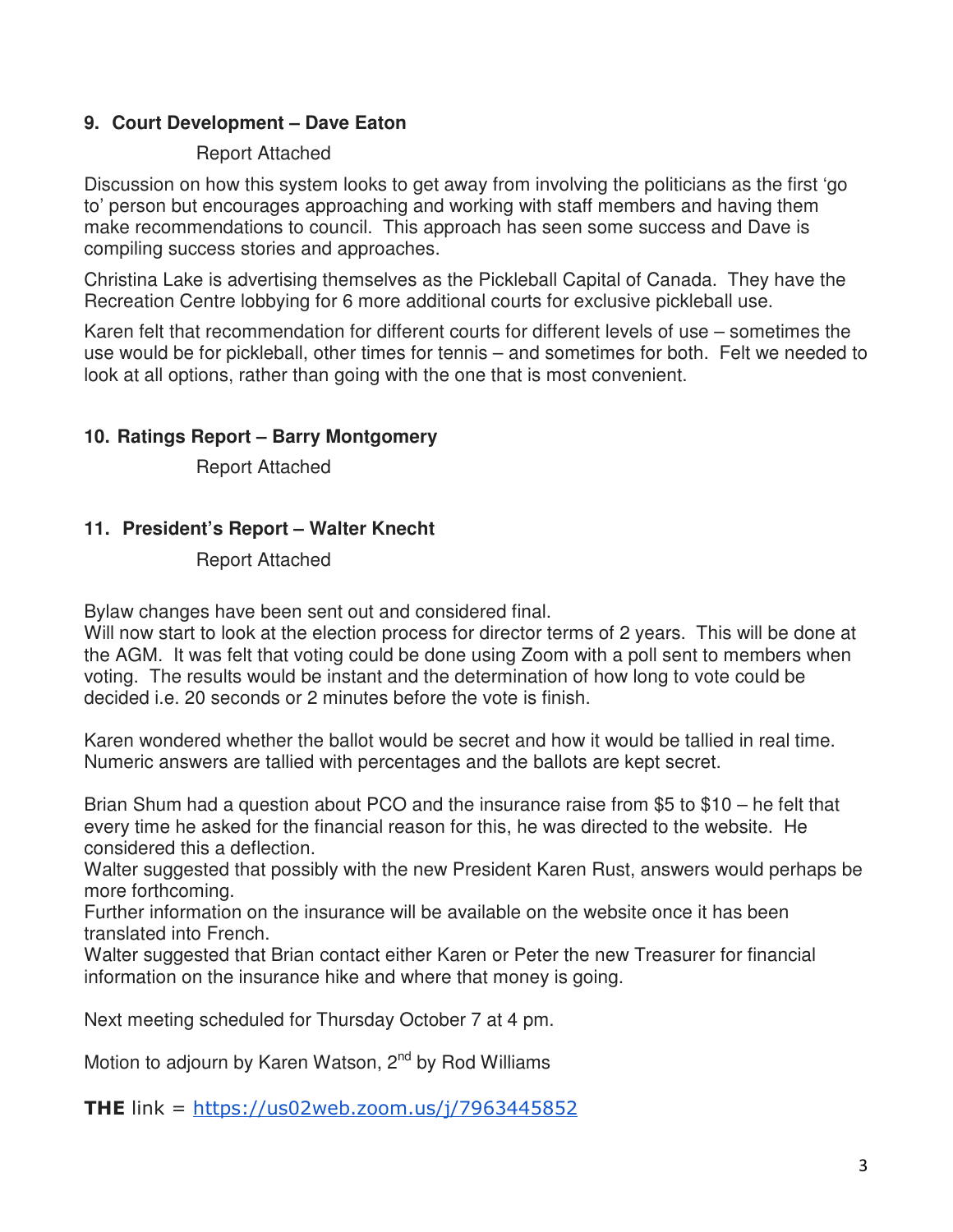#### Cash Position Board Meetings

|                                                                     |                      |           | 3:40 <sub>pm</sub><br>Sep 02/21 |
|---------------------------------------------------------------------|----------------------|-----------|---------------------------------|
| Opening Bank Balance (VanCity)                                      |                      |           | 23,795.96                       |
| PayPal account balance                                              |                      |           | 0.00                            |
| Term Deposit #1 rolled (0.95/1.05/2.00% Mat Jul 06/24 - Annual Opts |                      | 6,141.40  |                                 |
| Term Deposit #2 (0.6/0.7/1.10% Mat Nov 24/23 - Annual Opts)         |                      | 7,000.00  |                                 |
| Term Deposit #2 (0.6/0.7/1.10% Mat Nov 28/23 - Annual Opts)         |                      | 12,000.00 |                                 |
| Investments                                                         |                      |           | 25,141.40                       |
| Total Cash Available                                                |                      |           | 48,937.36                       |
| Expenses (Est):                                                     |                      |           |                                 |
| Walter (MailChimp)                                                  | $(MJx115)+(JASx130)$ |           | 620.00                          |
| Website Ad Expense (Ken)                                            |                      |           | 0.00                            |
| PCO (Membership Remittance)                                         | 967.00               | \$5       | 4,835.00                        |
| PCO (Membership Recovery)                                           | 3,100.00             | 840.00    | (2,260.00)                      |
| Misc                                                                |                      |           | 500.00                          |
| <b>Total Expenses Accrued</b>                                       |                      |           | 3,695.00                        |
| Ending Bank Balance - Estimated                                     |                      |           | 45,242.36                       |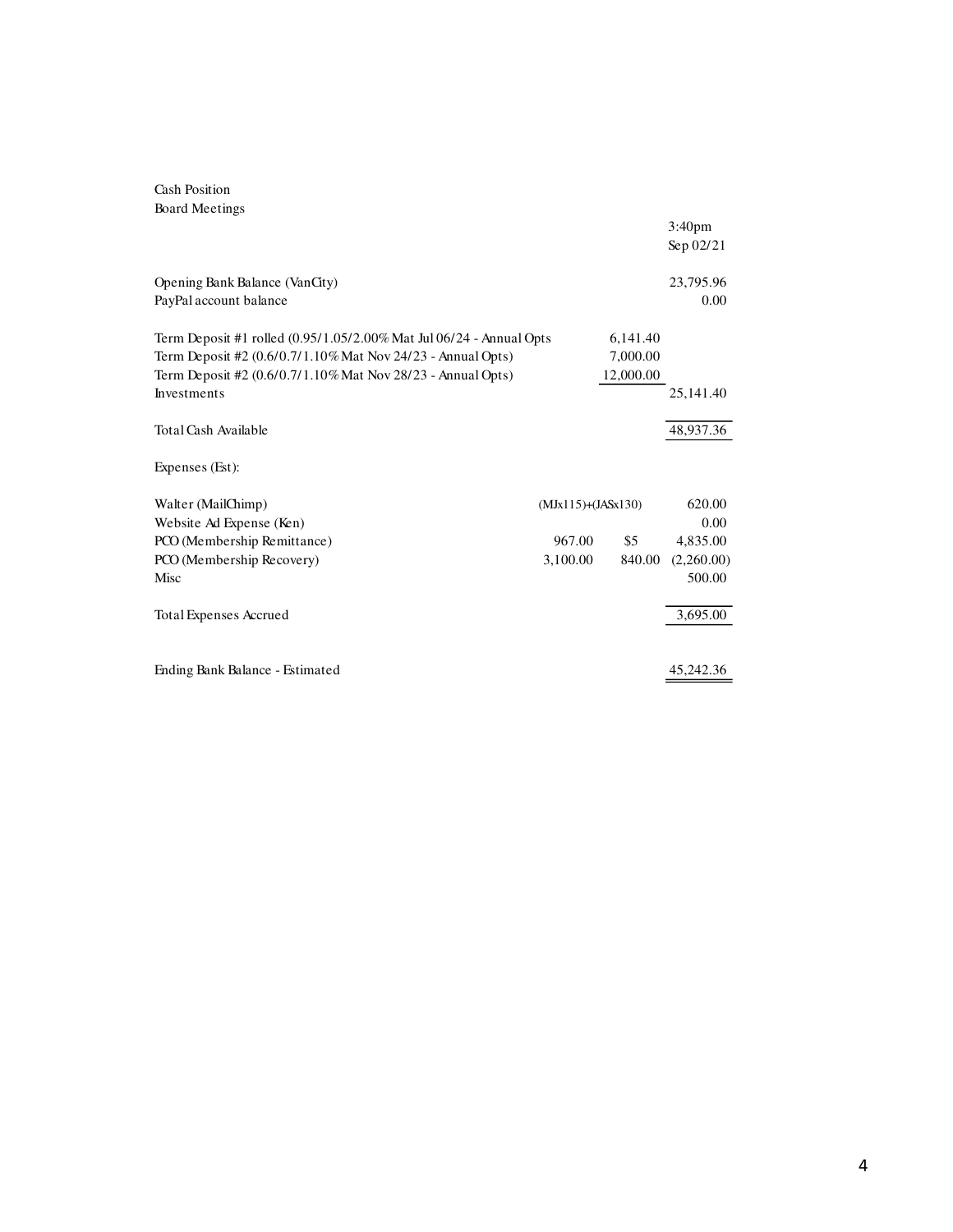There are 48 BC clubs launched and collecting dues through PCNS, an increase of 1 from last month. – Vernon Pickleball Association. Hurray!! The following 5 clubs still are not accessing the system either because they have not begun administrative duties or have not yet signed a MoU. Get Stoked Pickleball Revelstoke Peace Country Pickleball Association – initial contact made then Radio Silence this month. Peach City Pickleball - winter season club Port Hardy Pickleball – initial contact (I think I scared them off) Saturna Pickleball Association – likely disbanding until next season Vanderhoof Pickleball

Only 1 Club is in progress and I don't anticipate them completing this season-Shuswap Lake Estates Pickleball – No update since last month, but several individuals from the area have joined Club BC and indicated they wish to be transferred to SLE once it is accepting memberships.

-As of August 31st.

1928 Memberships processed through the PCNS in March 861 Memberships processed in April. 626 Memberships processed in May (248 Brand New PCO numbers) 1082 Memberships processed in June (612 Brand New PCO numbers) -May and June totals changed since last report due to Vernon Upload 655 Memberships processed in July (471 Brand New PCO Numbers) 348 Membedrships processed in August. (304 Brand New PCO Numbers) (note: There have been quite a few young applicants recently. We have 64 members born in the 2000, an increase of 10 since last report) 10 Memberships refunded through the PCNS due to duplicate registrations

#### National PCNS News -

A 5 person PCNS Executive Committee has been established with representation on a National Basis. 2 members of the committee are Bill Dorfmann and Mike Smolnicki from the new Vancouver Pickleball Association. PBC was given no input on the makeup of this committee. The mandate of the group is to do what is best for the Clubs within the PCNS and subsequently what is best for the PCO should follow. I could have come up with more suitable candidates based on interest and experience within the PCNS, but as I said I didn't get a vote.

System improvements in the PCNS are ongoing, and several updates were accomplished by the end of August. Currently there are 154 identified updates to the system requested by clubs and Provincial Admins. 34 of those have been addressed.

 A presentation was made on the upcoming Events Module. It should be released in September, and while rather simple, it should be easy for clubs to use as it follows the procedures presently used for Club Websites within the PCNS system.

#### PBC Membership

As of August 31<sup>st</sup>, there are 7612 Active PBC members, an increase of 327 from the last meeting. There were very few expiries in August and most of those renewed. The latest Analytics I received from the PCO indicate there are 25600 active PCO memberships in the country as of late August. We have almost a third of those in BC alone.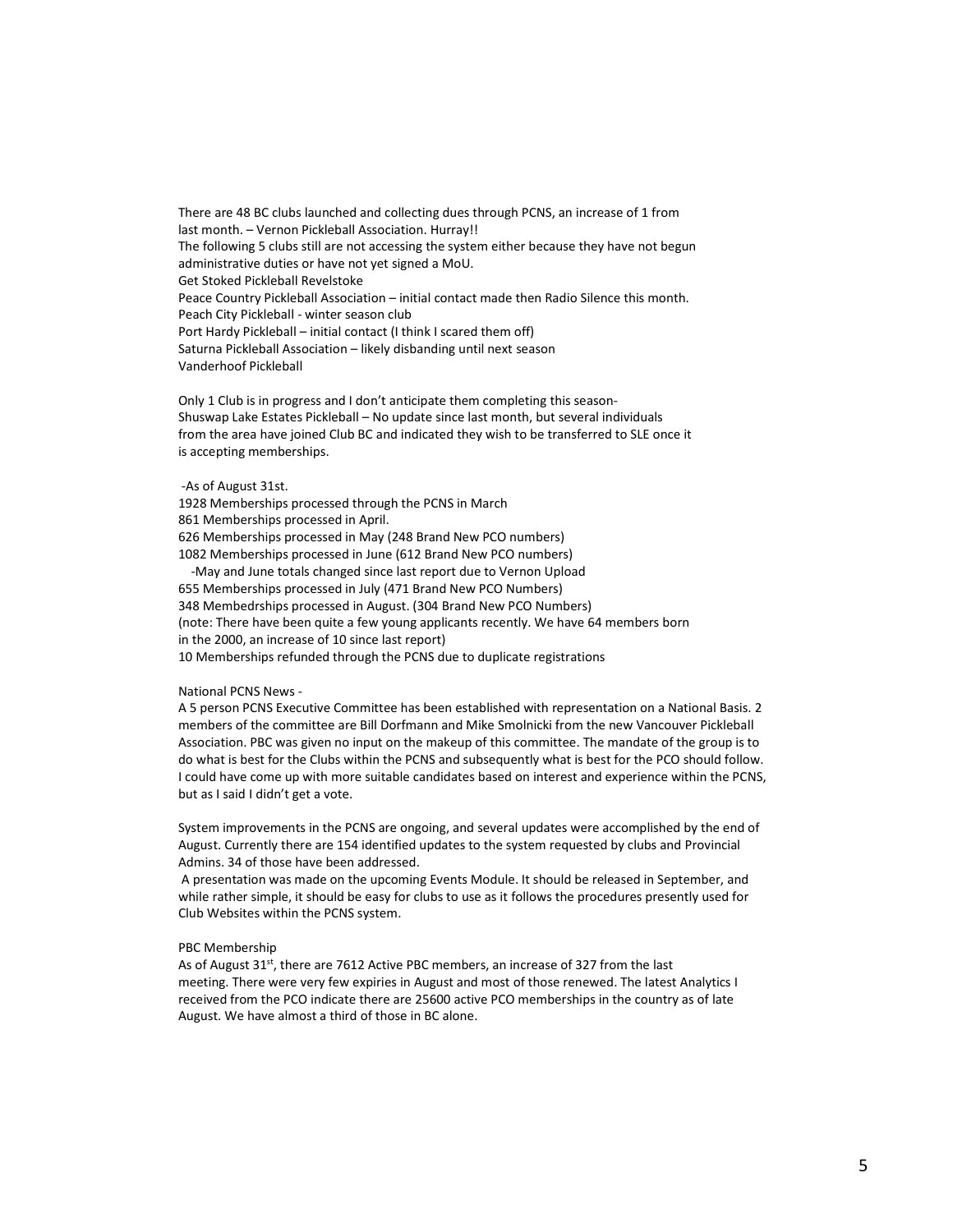There are 48 BC clubs launched and collecting dues through PCNS, an increase of 1 from last month. – Vernon Pickleball Association. Hurray!! The following 5 clubs still are not accessing the system either because they have not begun administrative duties or have not yet signed a MoU. Get Stoked Pickleball Revelstoke Peace Country Pickleball Association – initial contact made then Radio Silence this month. Peach City Pickleball - winter season club Port Hardy Pickleball – initial contact (I think I scared them off) Saturna Pickleball Association – likely disbanding until next season Vanderhoof Pickleball

Only 1 Club is in progress and I don't anticipate them completing this season-Shuswap Lake Estates Pickleball – No update since last month, but several individuals from the area have joined Club BC and indicated they wish to be transferred to SLE once it is accepting memberships.

-As of August 31st.

1928 Memberships processed through the PCNS in March 861 Memberships processed in April. 626 Memberships processed in May (248 Brand New PCO numbers) 1082 Memberships processed in June (612 Brand New PCO numbers) -May and June totals changed since last report due to Vernon Upload 655 Memberships processed in July (471 Brand New PCO Numbers) 348 Membedrships processed in August. (304 Brand New PCO Numbers) (note: There have been quite a few young applicants recently. We have 64 members born in the 2000, an increase of 10 since last report) 10 Memberships refunded through the PCNS due to duplicate registrations

#### National PCNS News -

A 5 person PCNS Executive Committee has been established with representation on a National Basis. 2 members of the committee are Bill Dorfmann and Mike Smolnicki from the new Vancouver Pickleball Association. PBC was given no input on the makeup of this committee. The mandate of the group is to do what is best for the Clubs within the PCNS and subsequently what is best for the PCO should follow. I could have come up with more suitable candidates based on interest and experience within the PCNS, but as I said I didn't get a vote.

System improvements in the PCNS are ongoing, and several updates were accomplished by the end of August. Currently there are 154 identified updates to the system requested by clubs and Provincial Admins. 34 of those have been addressed.

 A presentation was made on the upcoming Events Module. It should be released in September, and while rather simple, it should be easy for clubs to use as it follows the procedures presently used for Club Websites within the PCNS system.

#### PBC Membership

As of August 31<sup>st</sup>, there are 7612 Active PBC members, an increase of 327 from the last meeting. There were very few expiries in August and most of those renewed. The latest Analytics I received from the PCO indicate there are 25600 active PCO memberships in the country as of late August. We have almost a third of those in BC alone.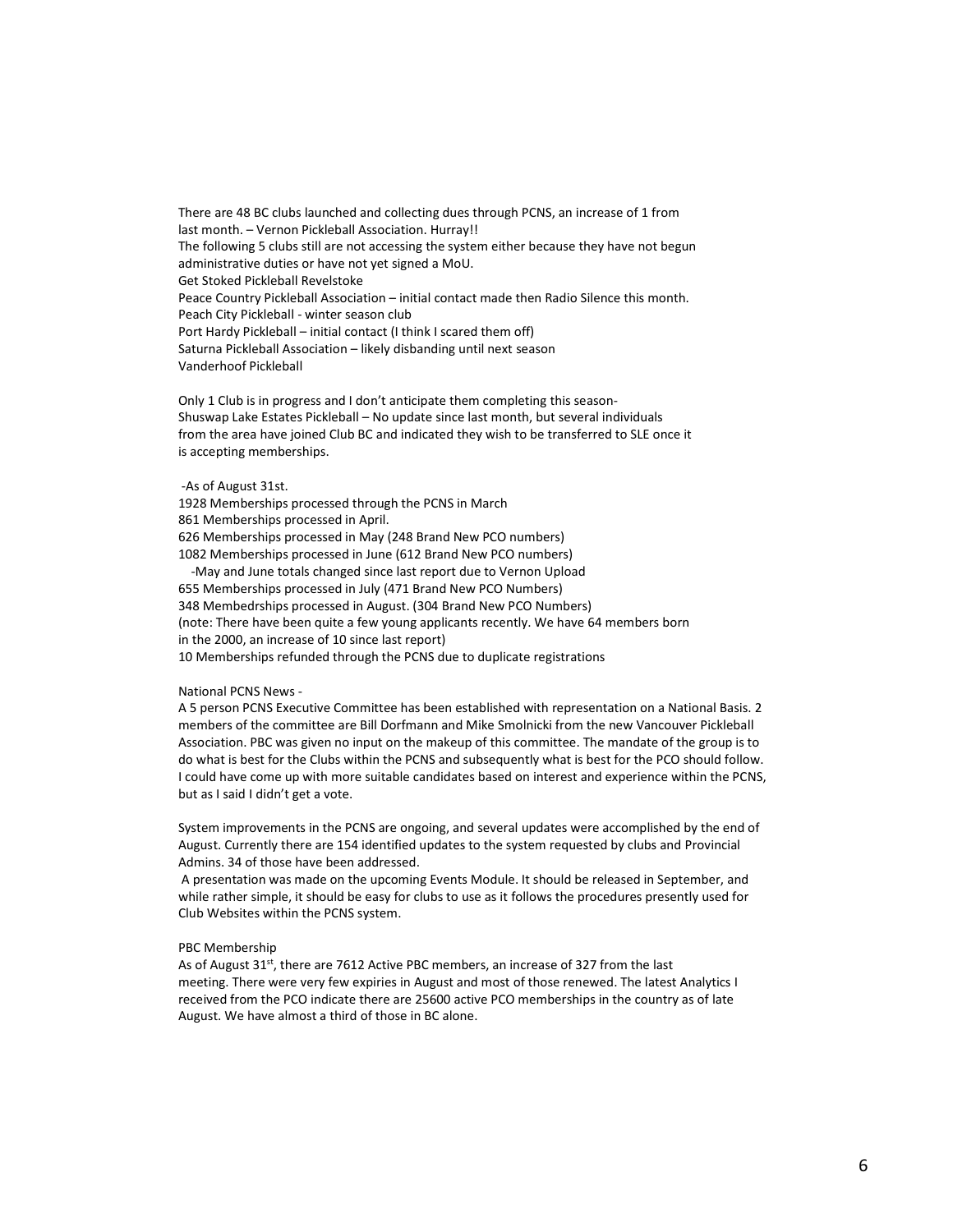## **Youth Development – Heather Hood**

Been working on the concept of a PBCA Network Newsletter - this is still in draft format with some info incomplete.

Proposal:

- E-Delivered to all PBCA clubs and members

- 3 to 4 times a year - Seasonal?

- connects, communicates, shares and highlights - PBCA Youth Initiatives including: Survey, Town Hall, Small Grant Opportunity, Youth Program Tips, Youth Success, Youth Resources, etc

- Youth Focused Town Halls to precede and inform

- more to come

Work has been ongoing with respect to the Grant application – proposals and prototypes have been sent out and commented on – all suggestions and comments are being taken into consideration.

## **Covid report -- Karen Watson**

The current guidelines for Step 3 that are in place for the province are those put in place July  $1<sup>st</sup>$ . The exception to this is Interior Health. Interior Health where further restrictions are in place

September  $7<sup>th</sup>$  is the earliest date where the province could consider going to step 4

BUT

While the province had reached the vaccine goal, the case counts, and hospitalization rates are on the rise.

We don't know what this will mean for the province. Will it be local Health Authority restrictions or provincial restrictions that come into play? Will we stay at Step 3 or is there a chance we go back to step 2?

It is a wait and see scenario.

For the Interior: Team sports for adults and youth can take place under the gatherings and events public health order, including competition, such as games and tournaments but spectator capacity is limited to 50 people indoors and 100 people outdoors.

### **PSO update**

PBC is a recognized sport but has yet to be accredited. Recognized organizations will qualify to participate in a full organizational assessment to be evaluated against a matrix of questions related to Sport 4 Life, Coaching & Officiating, Excellence and Organizational Readiness during the next funding review cycle. Timing for the review will be determined by the government.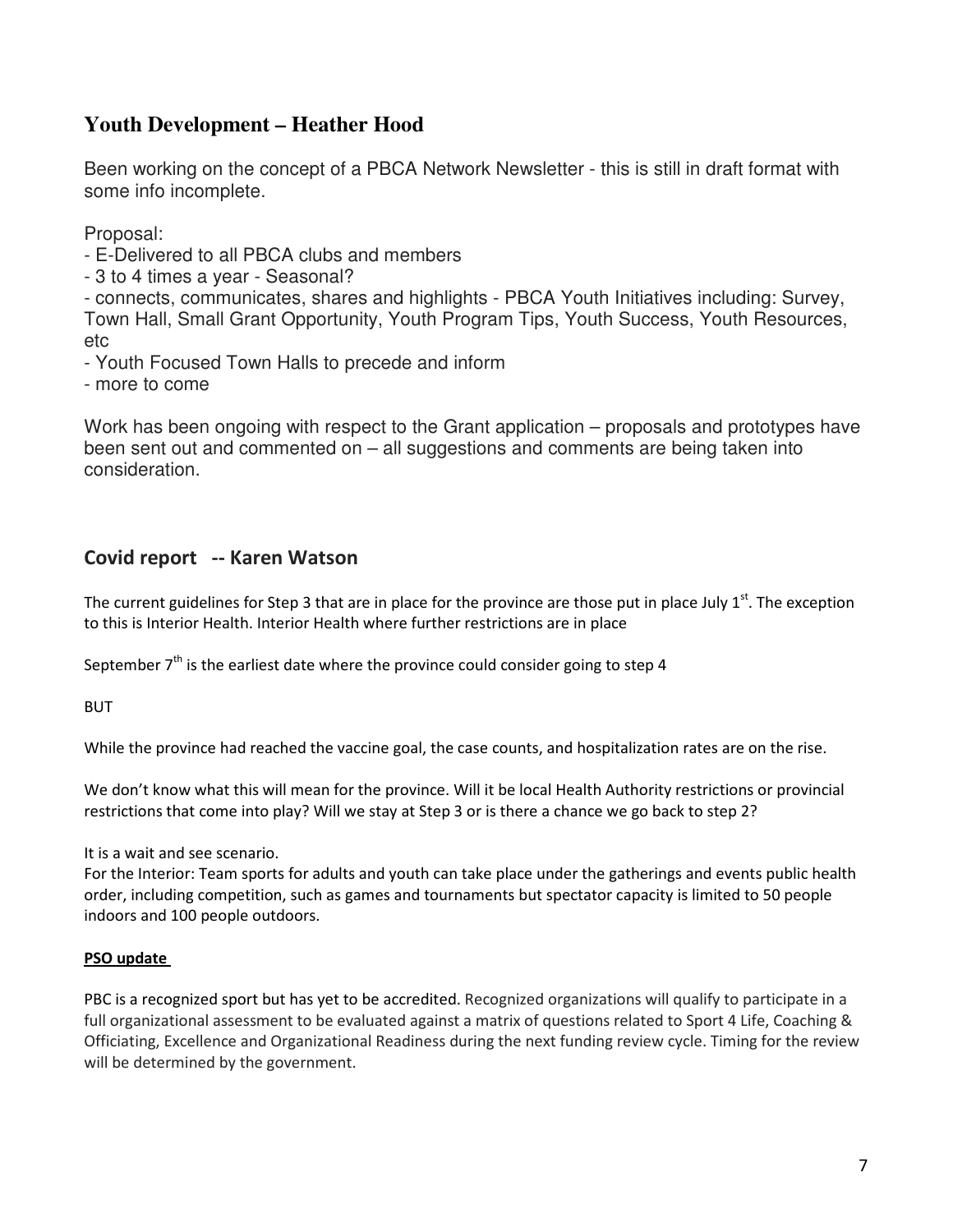Interestingly, PCO Board provided approval to move forward with the PCO/Tennis Canada Collaborative Agreement so that Tennis Canada would become our service provider with regard to the NCCP program. Evidently, working with Tennis Canada will help us fast track the coaching program

## **Court Development Report – Dave Eaton**

Since our last meeting I have only been contacted by one group, the North Shore Pickleball Club. They are struggling to progress with court development and as you know, have had recent setbacks in their efforts to at least get seldom used tennis courts double lined. I communicated with their club President and one other member, sharing some of my experiences working with civic government, but I doubt it will be much of a solution as their problems are political as well as financial in nature. I will stay in touch with them as needed.

Now that I have a couple of months under my belt on this board, I think my next step may be to contact all provincial clubs with a request for examples of what has worked in various locations. I've done this before on a few occasions and although none of the situations are identical, there may be nuggets of help in some of them who have achieved success to assist others. I hope to accumulate a portfolio of success stories to share as needed. I will work with Walter on this initiative.

## **Ratings Report – Barry Montgomery**

## **Report on Ratings**

Currently the PCO Ratings Group has captured 1518 players across Canada as having registered in sanctioned tournaments so far in 2021. Of those players 395 players are from BC which represents 5.4% of total PBCA membership. Many tournaments have not materialized this year across the Country as in other years.

We have not yet accounted for two Eastern tournaments one in Quebec in September and the Atlantic Regionals. This may add another 300 or so players to the database.

The use of Pickleball Brackets tournament software has been wide ranged and is proving to be very versatile, easy to use, and has allowed all of the registered players to develop a Pickleball Brackets tournament performance-based rating. When a tournament is running, such as the Surrey Grip & Rip, running this weekend anyone can go to the Pickleball Brackets website and see in real time the progress and results of all the event brackets. https://pickleballbrackets.com/ptd.aspx?cpg=r&eid=bb226f5c-eb0e-4e42-bf0c-627e4b73ce97

Individual player game results are available for anyone to see demonstrating the complete transparency of the ratings system. This should be prove to be very useful going forward for all tournament directors and individual club ratings committees. We are moving quickly towards better control of player ratings to ensure players register in brackets correctly.